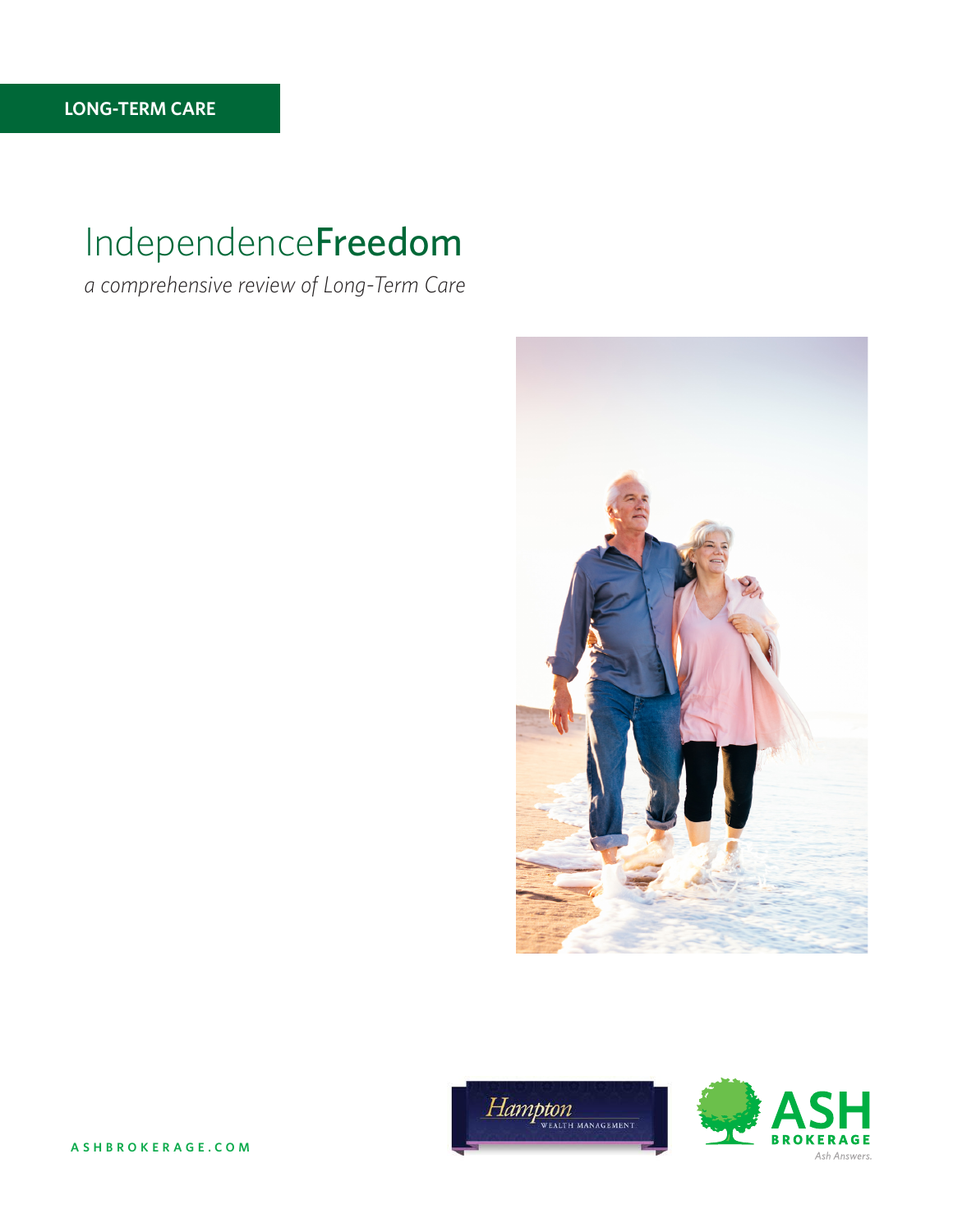# Planning for Independence and Freedom

There's nothing like a critical change in health to catapult an entire family into the complex and costly considerations surrounding long-term care.

We tend to assume we won't need long-term care until we are older; however, while it's true most people who need long-term care are older than 65, a person can need long-term care at any age. In fact, about 40 percent of people currently receiving long-term care are adults aged 18 to 64 years old.<sup>1</sup>

Knowledge is power. Know the facts about long-term care so you can make solid decisions about protecting your assets, your loved ones and your financial security.

## **The hidden costs of waiting**

Planning for the future is more than planning for your assets after you die, it's planning for the unknown as well. Long-term care may be needed due to a terminal condition, disability, illness, injury, or the growing infirmity of old age.

Long-term care can be a huge financial burden on your family, particularly if a family member has to leave his or her job to provide care for you. Knowing the range of possible financing arrangements for long-term care ahead of time lets you avoid the stress of having to make critical life-changing decisions suddenly, with possibly disastrous consequences for both you and your family.

There are only three things that matter in long-term care: planning, planning and planning!

# **The growing importance of long-term care**

If you are in reasonably good health and can take care of yourself, and are between the ages of 18 and 84, you can probably find long-term care insurance.

According to the Administration on Aging, the older population – persons 65 years or older – numbered 40.3 million in 2010 (the latest year for which data is available). They represented 13 percent of the U.S. population, about one in every eight Americans. By 2030, there will be about 72.1 million older persons, more than twice their number in 2000. People 65+ represented 12.4% of the population in the year 2000 but are expected to grow to be 19% of the population by 2030.

# **The statistics are what they are**

You may never need long-term care, but the statistics say there is a good change you might. More importantly, the number of older Americans needing long-term care services now is growing exponentially, and is projected to increase to 12 million by 2020. Nearly 70 percent of Americans over the age of 65 will have a long-term care need<sup>2</sup> before they die.

Depending on the type of care needed, over an average 3-year period, the price of care can cost upward of \$360,000 to \$600,000 (range based on various cities), not allowing for inflation. "At a 3% inflation rate, in 25 years, when many baby boomers will require long-term care services, costs for an average length of stay in a private nursing home facility will be about \$840,000, a huge expense that most Americans cannot afford."3

<sup>&</sup>lt;sup>1</sup> US Department of Health and Human Services

<sup>2</sup> US Department of Health and Human Services

<sup>3</sup> Insurance and Financial Advisor, IFAwebnews.com, Cost of long-term care outpaces inflation: Genworth report, May 7, 2014 **<sup>1</sup>**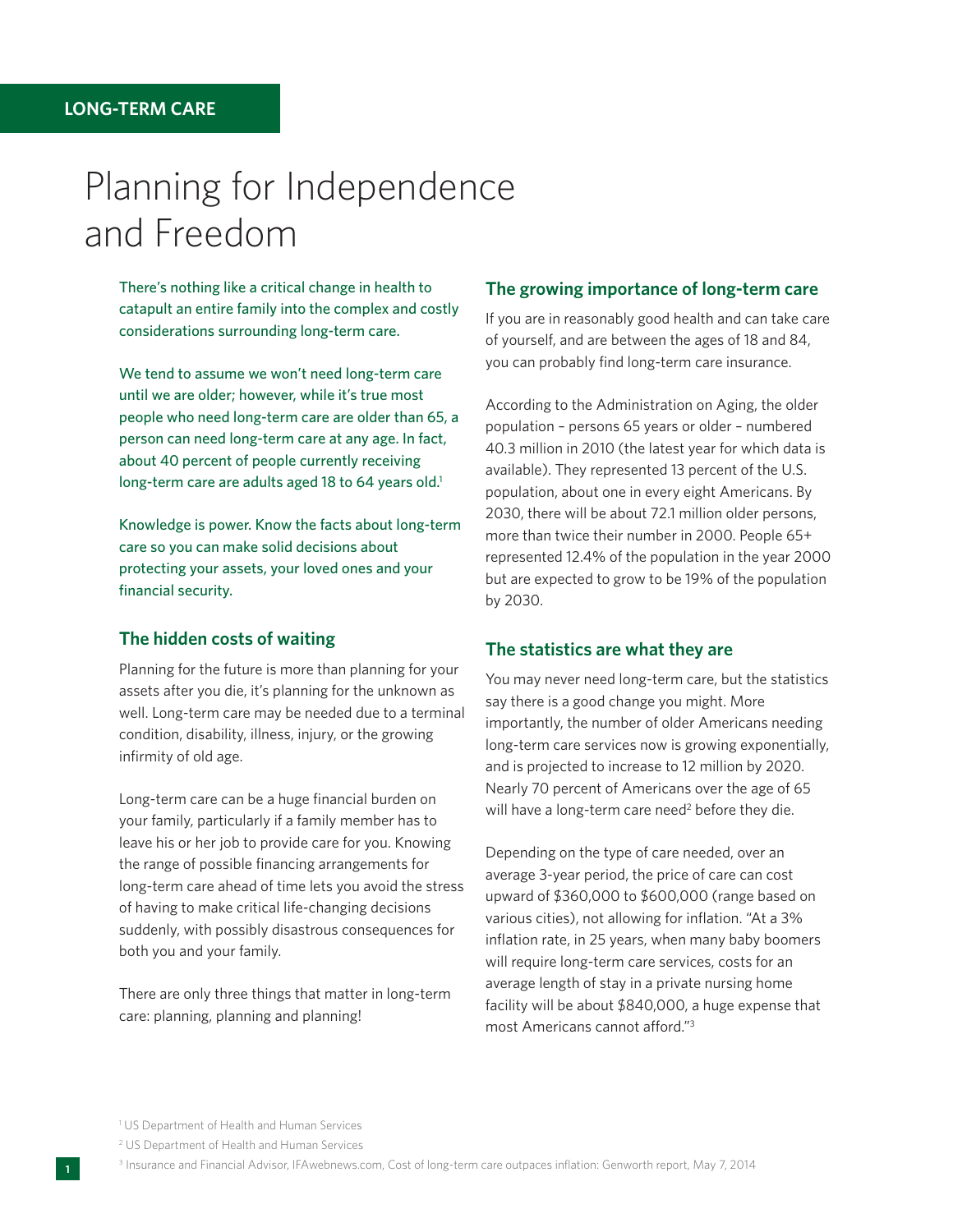Factors that increase that risk include:

Age – the risk generally increases as people age

Marital status – Single people are more likely to need care from a paid provider

Gender – Women are at higher risk than men, primarily because they tend to live longer

Lifestyle – Poor diet and exercise habits can increase risk

Health and Family History – also impacts risk

Research shows most care is received at home and not in a facility. At \$23 per hour, the cost of a home health aide providing part-time care could cost more than the price of care in a facility.<sup>4</sup> These costs are based on today's rates and surely those rates will continue to rise in the future.

A significant part of retirement planning encompasses protecting and preserving wealth, income and legacy assets. With the costs and probability of care as high as they are, care insurance is an important component to retirement planning. Without it, most, if not all, expenses would be paid out-of-pocket.

# **What is long-term care?**

Long-term care is defined as a range of health care services that are required to meet personal or health care needs for an extended period of time by individuals with a chronic illness or disability who are unable to fully execute Activities of Daily Living (ADL).

An illness or disability could include some kind of cognitive impairment such as memory loss, confusion or disorientations as a result from conditions such as Alzheimer's disease or dementia.

Most long-term care is non-skilled personal care assistance, such as help performing everyday ADLs. For example, you could need help eating, bathing, dressing, or performing other common daily activities such as:

- Using the toilet
- Transferring to or from bed or chair
- Caring for incontinence

The goal of long-term care services is to help individuals maximize their independence and function at a time when they are unable to be fully independent.

Individuals can qualify for LTC coverage when he or she can no longer perform at least two of the six ADLs, or is cognitively impaired.

## **The role of long-term care insurance**

Long-term care insurance funds retirement plans with pennies on the dollar plus tax-free benefits. Regardless, the amount it costs is going to depend on the level of services you need and the length of time you need them. Asset-based long-term care allows idle assets to be moved into a plan to leverage those funds; a death benefit is provided if no care is ever needed and includes a Return of Premium option, if the owner decides they want their money back.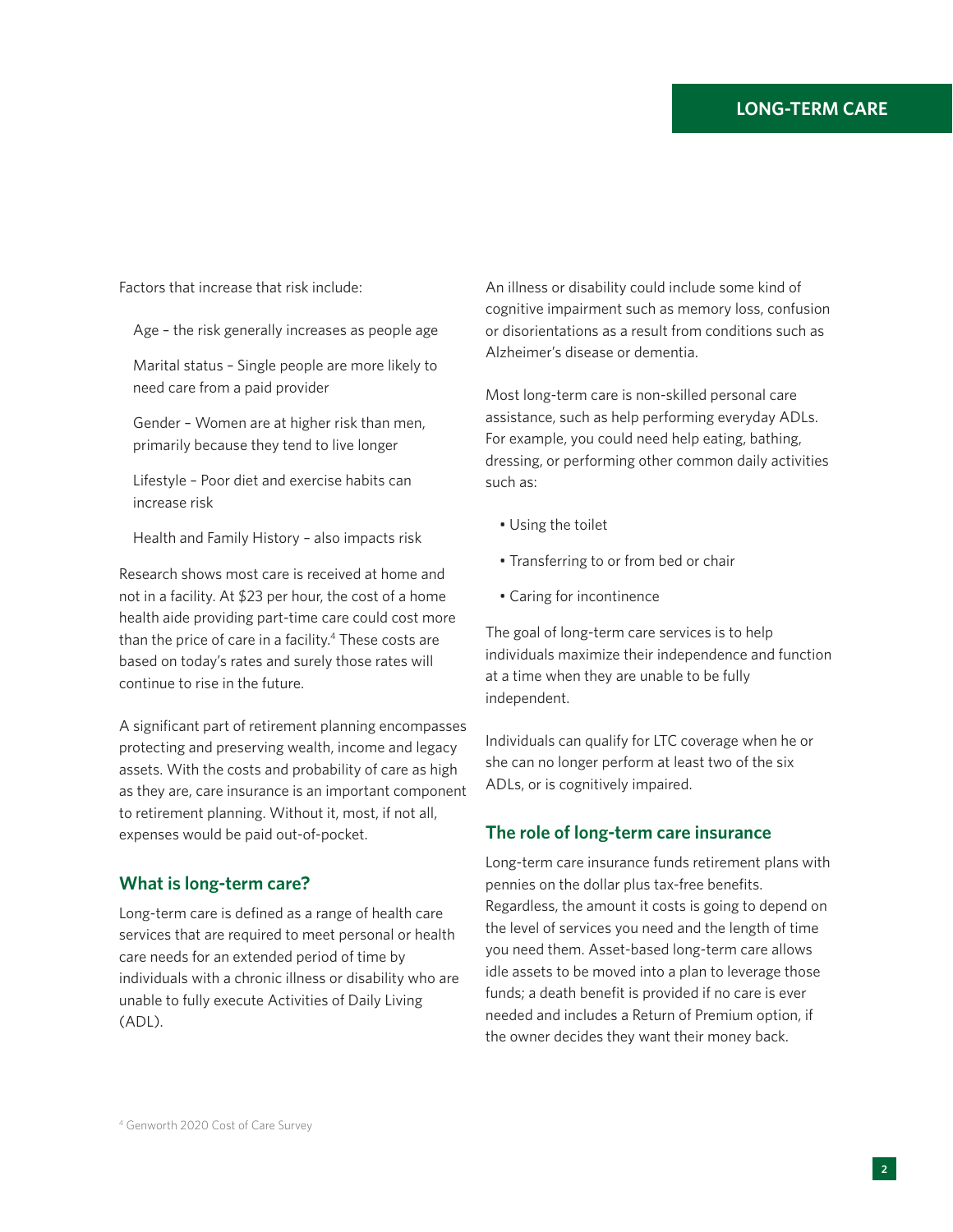Advance planning also enables individuals to assess their financial assets. It takes into account many issues that outline health care preferences. Additionally, they have control over the type of care options they'll receive if/when assistance is needed. It also identifies whom their family is going to call if/ when care is needed; care coordination provides a case manager to help families through the process and removes the burden from them.

Making plans about future care lifts the burden of crisis planning from families. And, even though everyone's situation is different, there are options.

# **Tax incentives for purchasing long-term care insurance**

The Internal Revenue Service views LTC as a qualified health care expense. If health care expenses exceed 10 percent of their adjusted gross income, individuals can deduct their premiums up to an eligible amount. Business owners may be able to take a much more substantial deduction based on the structure of their business.

# **The importance of choosing the right insurance company**

Individuals should carefully choose an LTC insurance company. The quality of the company and their financial strength can have an impact on future benefits and premiums. Most LTC insurance contracts are guaranteed renewable, which means the insurance company is required to keep the coverage in force, however, they do reserve the right to increase premiums by class. Some insurance companies have raised premiums on their policyholders while other companies have never increased premiums on their policyholders.

# **Other LTC options**

## **Option 1 – Self-insuring**

If an individual is financially independent, they often feel they can self-insure the risk of long-term care. However, this might not be the most prudent funding strategy.

Many people decide to self-insure without really understanding he impact a long-term care event could have on their assets. For example, if the current cost of care is \$300 per day and we assume inflation will increase that amount by 5 percent annually, a five-year care event 30 years from now could easily cost more than \$2 million, and seriously jeopardize any legacy planning you might have in place.

Long-term care can get very expensive. However, cost is only one aspect of LTC that needs to be addressed. Often, we forget the emotional side of the equation. Without a plan in place how will caregivers know which assets to liquidate? What level of care should individuals get? Who makes the decisions?

Today, children are often spread out all over the United States and it seems the children living the farthest away tend to have the most to say about their parents' care. Having a proper plan in place will help reduce stress at a time when stress levels are high.

Additionally, self-insuring might not be appropriate for preserving the individual's assets for their heirs; assets they currently own are frequently not liquid assets and self-insuring could create tax consequences the individual did not consider.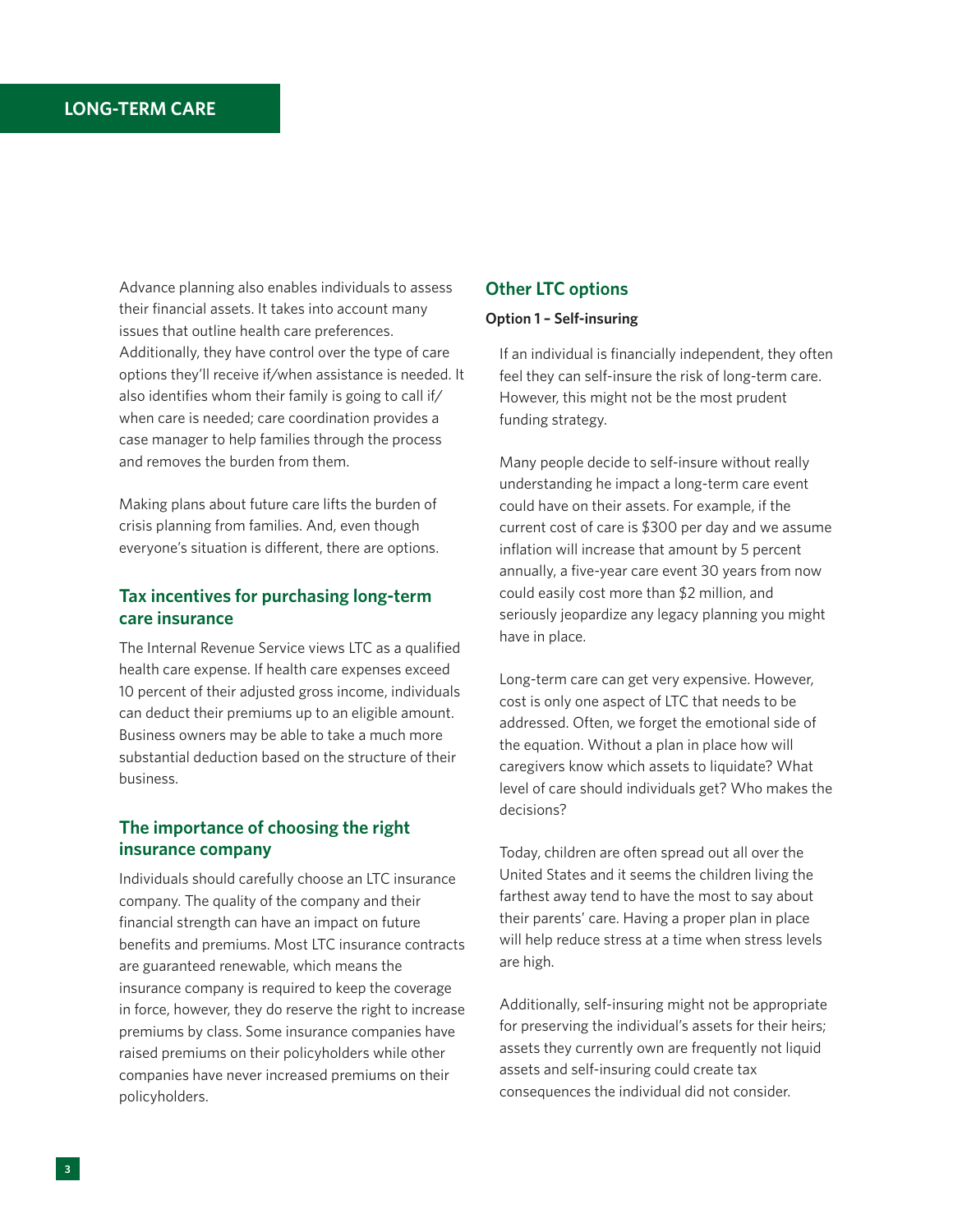## **Option 2 – Medicare**

What it does: Medicare covers skilled care with a maximum 100-day coverage period and must meet the following requirements before receiving Medicare services:

- Must be three days of hospital admission
- Must go directly to the nursing home from the hospital
- Co-pay: First 20 days are paid in full, then client co-pays up to 100 days
- Must be deemed rehabilitative to qualify (going to get better)

What it doesn't do: Generally speaking, Medicare doesn't cover long-term care. Medicare is designed to pay for short-term, acute illness only. Medicare pays only 2 percent of all skilled nursing care expenses in the United States today, and nothing for custodial or intermediate care, which is the type of care most people require.

Unless constant medical care is required, Medicare doesn't pay for cost-of-living expenses in facilities such as group home/care centers, etc.

#### **Option 3 – Medicaid**

Medicaid covers long-term care, but only for lower-income Americans. Medicaid requires individuals to spend down their assets so they do not exceed \$2,000 (may be higher in some states), after which the program will begin to pay for care. Additionally, LTC options within Medicaid are quite limited. In 2006 the Deficit Reduction Act severely

limited many techniques being used to protect assets from Medicaid spend down.

The consumer pays for long-term care out of pocket until his or her assets are exhausted, at which time Medicaid (not Medicare) kicks in. This is basically a welfare program -- and it feels like it. Those on Medicaid generally have somewhat limited care choices – not all facilities accept Medicaid patients or limit their number, so your facility of choice may not be an option to you. Home care and assisted living may also be limited, further reducing your options.

## **Option 4 – Health insurance**

Most forms of health insurance focus on medical expenses such as hospital stays and physician visits, not the ongoing personal care and nonmedical services associated with long-term care.

## **Where can I get long-term care coverage?**

Long-term care insurance is generally available through groups and to individuals. LTC insurance policies have five basic components:

#### **1. Daily or monthly benefit amount**

The daily of monthly benefit amount is chosen at the time of purchase. This amount is the maximum amount the policy will pay per day or month for the benefits the policy provides, This amount is usually indicative of local long-term costs, however, many individuals will choose amounts lower or higher, depending on what type of care they envision for themselves.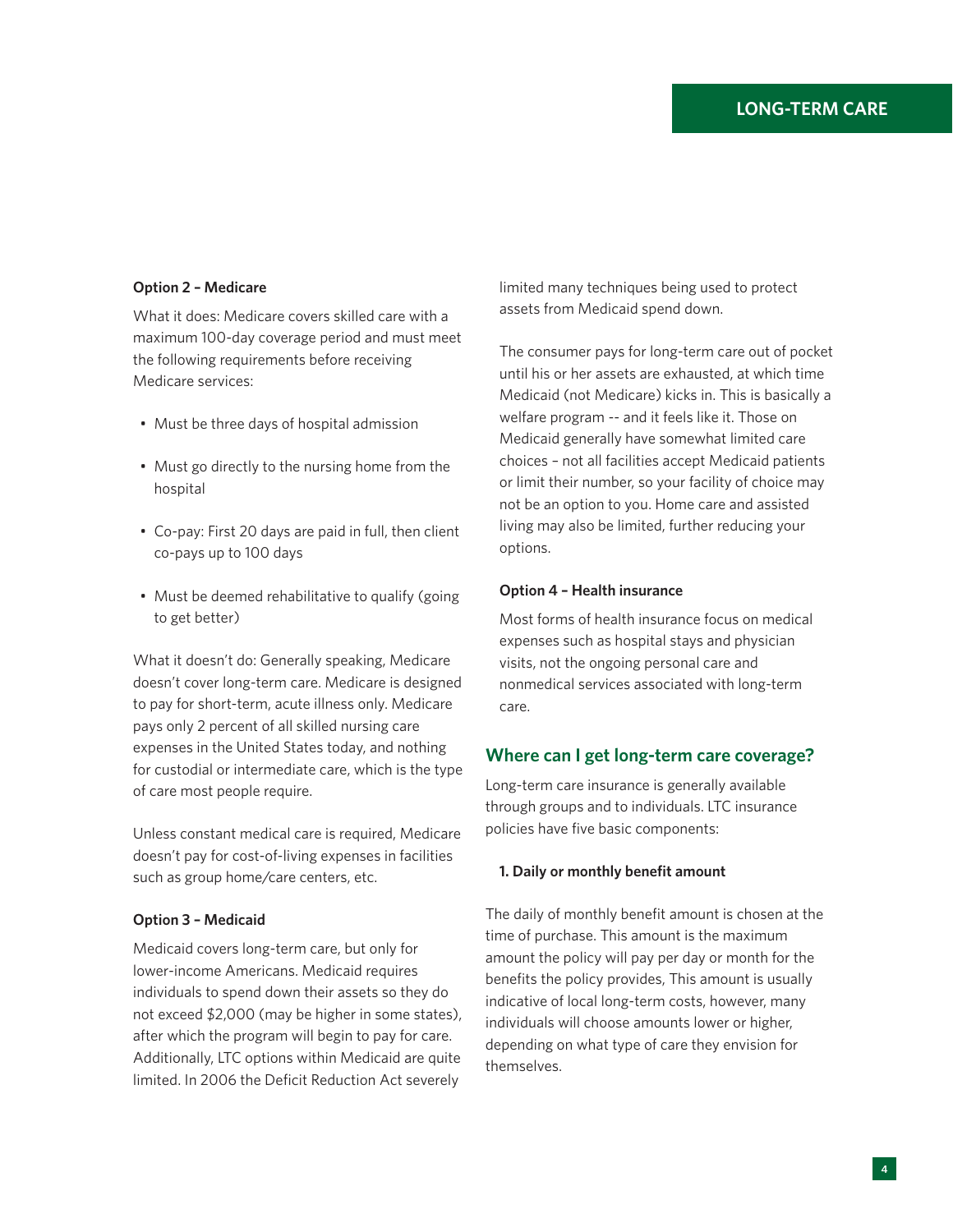## **2. How benefits are paid**

There are three basic types of LTC policies:

- Reimbursement a reimbursement policy will reimburse individuals' actual covered costs up to the daily or monthly benefit amount. This type of policy is generally the least expensive because of its limitation on paying actual expenses incurred.
- Daily indemnity a daily indemnity policy will pay the full daily benefit amount per day as long as at least one covered service was incurred that day. This type of coverage is more flexible for future unknown care, since any additional dollars paid out each day could take care of non-covered care costs.
- Cash A cash policy is the most expensive type LTC insurance available. This type of policy requires no proof of care incurred, thus it could pay for any type of care including care from family and friends or the dollars could be used to offset loss income or any other need the individual had.

## **3. How long benefits will be paid**

The benefit period determines how long benefits will be paid. LTC insurance companies generally offer anything from a benefit period of two to three years all the way up to lifetime unlimited benefits.

Longer benefit periods are the most expensive because life expectancies are increasing and creating a great risk of needed LTC services. Historically, the average claim from a long-term care insurance policy has been anywhere from 2 ½ to 4 years. The industry

claims experience, thus far, is somewhat misleading as a good proportion of the policy claims were on older "nursing home only" type of policies and specifically excluded home health care. It's unclear how many of the claims for nursing home care would have been for home health care or assisted living facilities first. Most of today's long-term care insurance policies cover a much broader array of care services.

#### **4. Elimination period**

An elimination period can be viewed as a deductible. This is the period of time the individual will have to pay out of pocket for care before an insurance company begins to provide coverage. The most common elimination period is 90 days, but it can be as low as zero days or as high as 180.

#### **5. Inflation protection**

The most common inflation option today is a 3 percent compound increase. With the compound increase feature, the policy would have equal buying power in the future if LTC costs increase at the same rate; for example, in 30 years a \$300 benefit would inflate to \$728. You can choose an option with no inflation protection; however, it's the most expensive option if you ever want to increase coverage in the future.

# **What should I look for in a policy?**

Look for a policy that includes the National Association of Insurance Commissioners (NAIC) standards that protect consumers and have been adopted by most states, and require: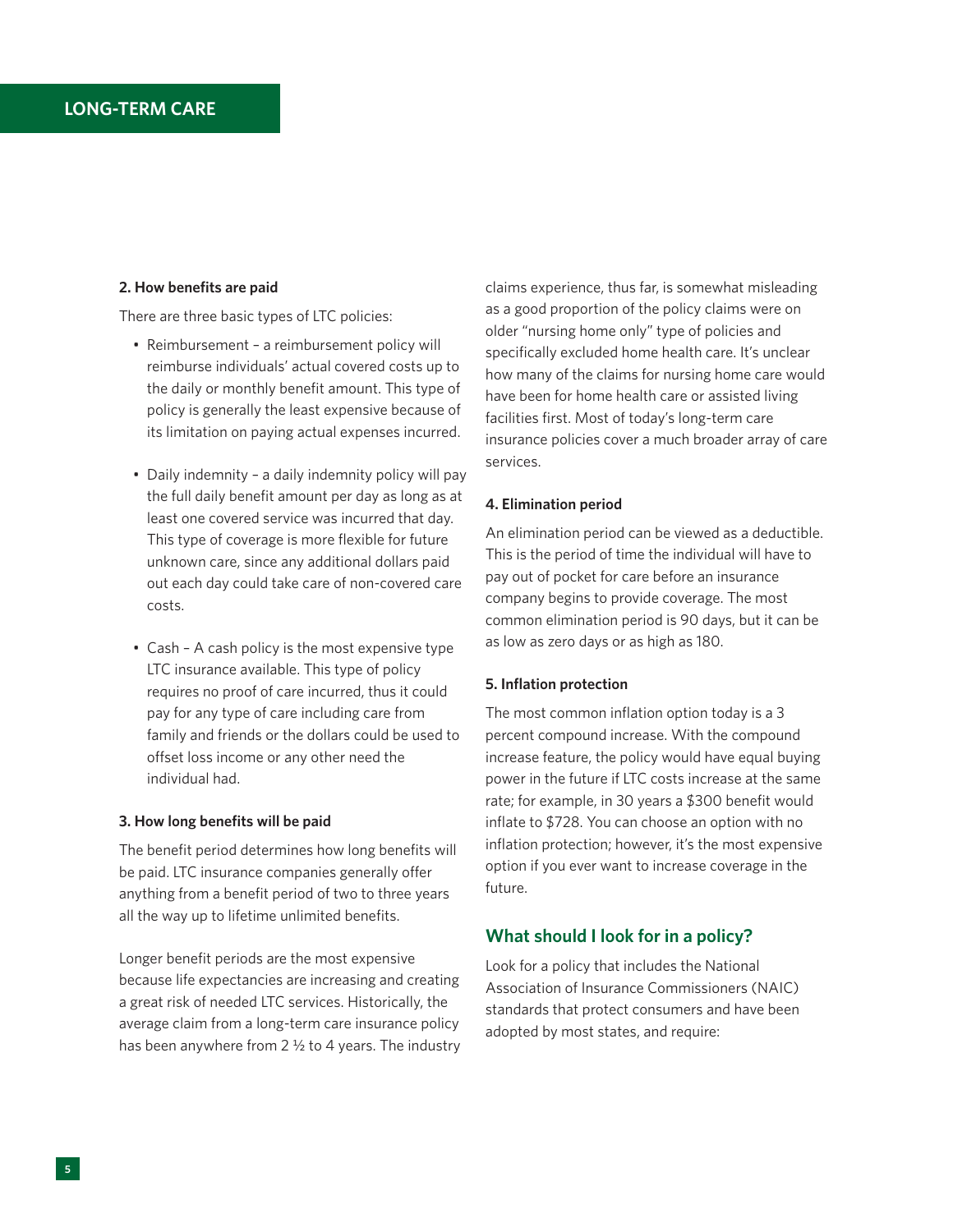- At least one year of nursing home or home health care coverage – including part-time care and help with ADLs
- Coverage for Alzheimer's disease occurring after the policy purchase
- An inflation protection option
- An outline of coverage that describes benefits, limitations and exclusions, capable of comparing with other policies
- A guarantee the policy cannot be canceled due to a decline in physical or mental abilities
- The right to return the policy for any reason within 30 days and get a refund
- No requirements for hospitalization, skilled nursing care or nursing home care to occur before benefits begin

# **Taking the next step**

Awareness is only the first step. Learn the facts and understand all the options, then protect your retirement plan from the risk of long-term care. If you are confused or don't understand, don't be afraid to ask your insurance agent to explain anything that's unclear.

Long-term care insurance is a viable solution for planning for retirement years. Since policy costs increase with age, the younger you are when you buy coverage, the less it costs.

By working with an insurance professional who represents a multitude of insurance companies, an individual can be assured they will not only receive care someday on their terms, but also their family's needs will be covered with the right insurance protection.